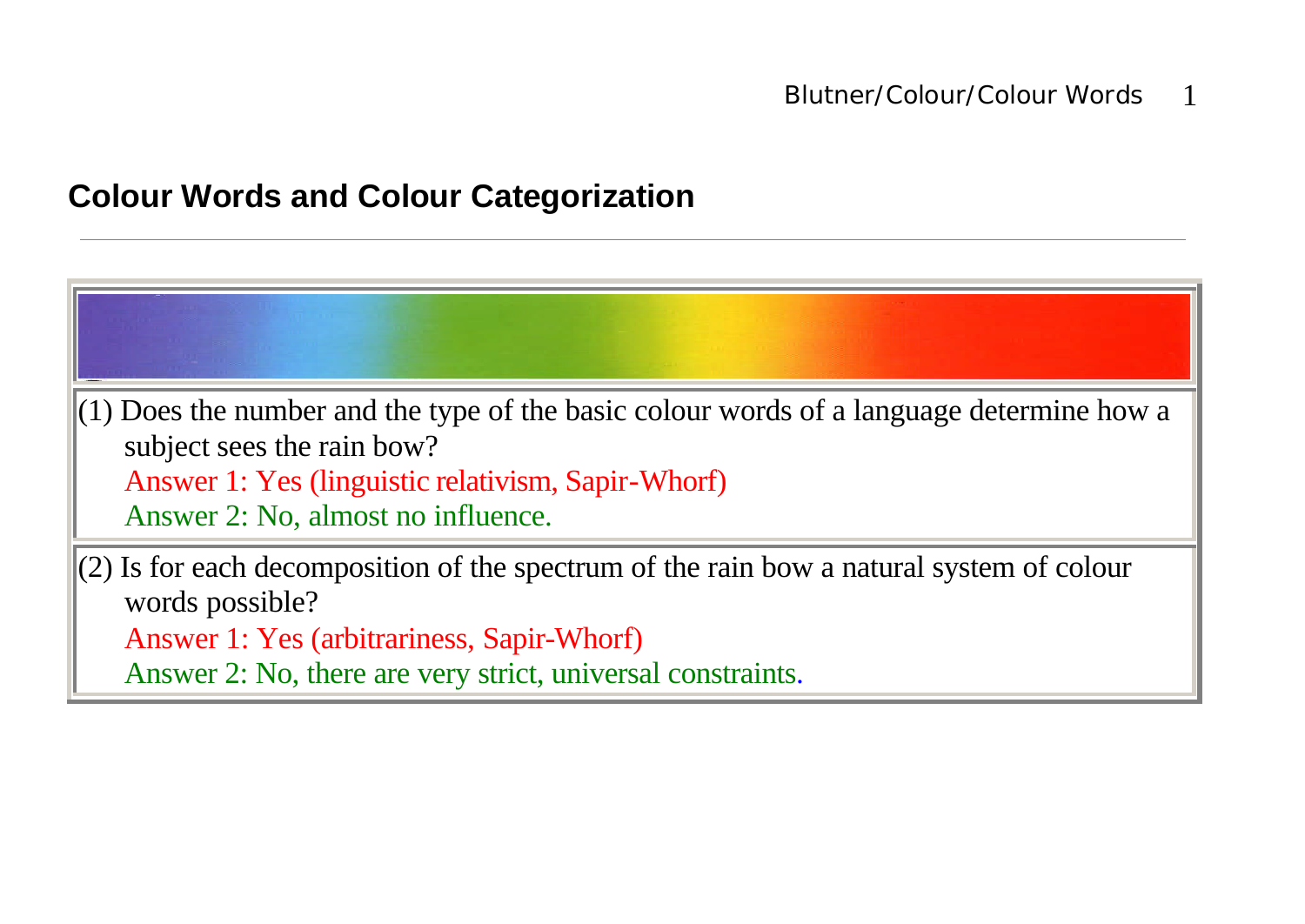# **Content**

- **❖** Colour categories
- \* The investigation of colour term typology
	- Early studies
	- Berlin & Kay (1969)
	- Kay & McDaniel (1978)
	- Kay and Maffi (1999)
- ❖ Explaining colour term typology
	- Early approaches
	- Optimal partitions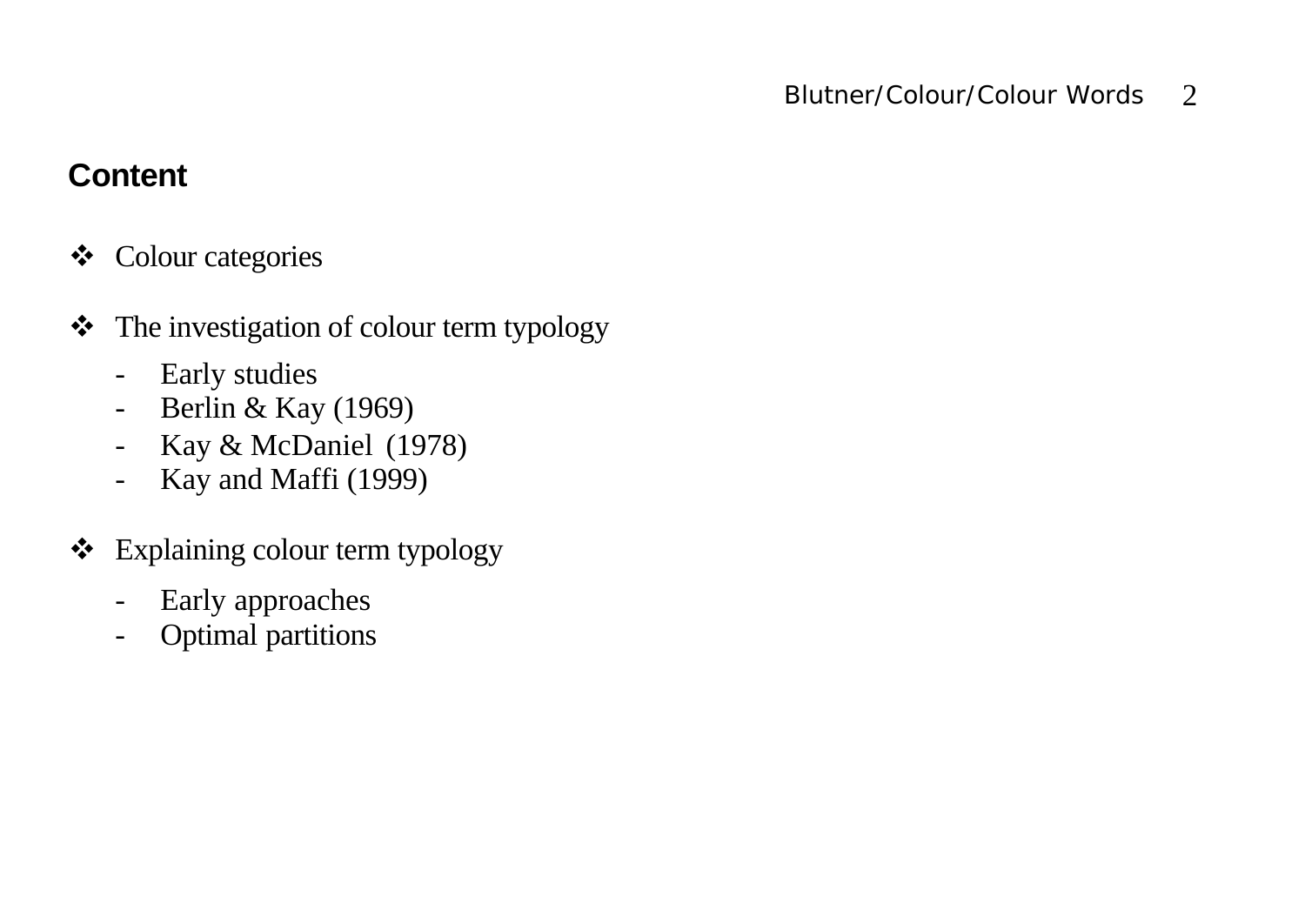#### **Colour Categories**

Colour categories decompose the colour space in partially overlapping subsets

Colour categories are prototype categories

E.g. Eleanor Rosch Heider (1973), Natural Categories. *Cognitive Psychology* 4, 328-350.

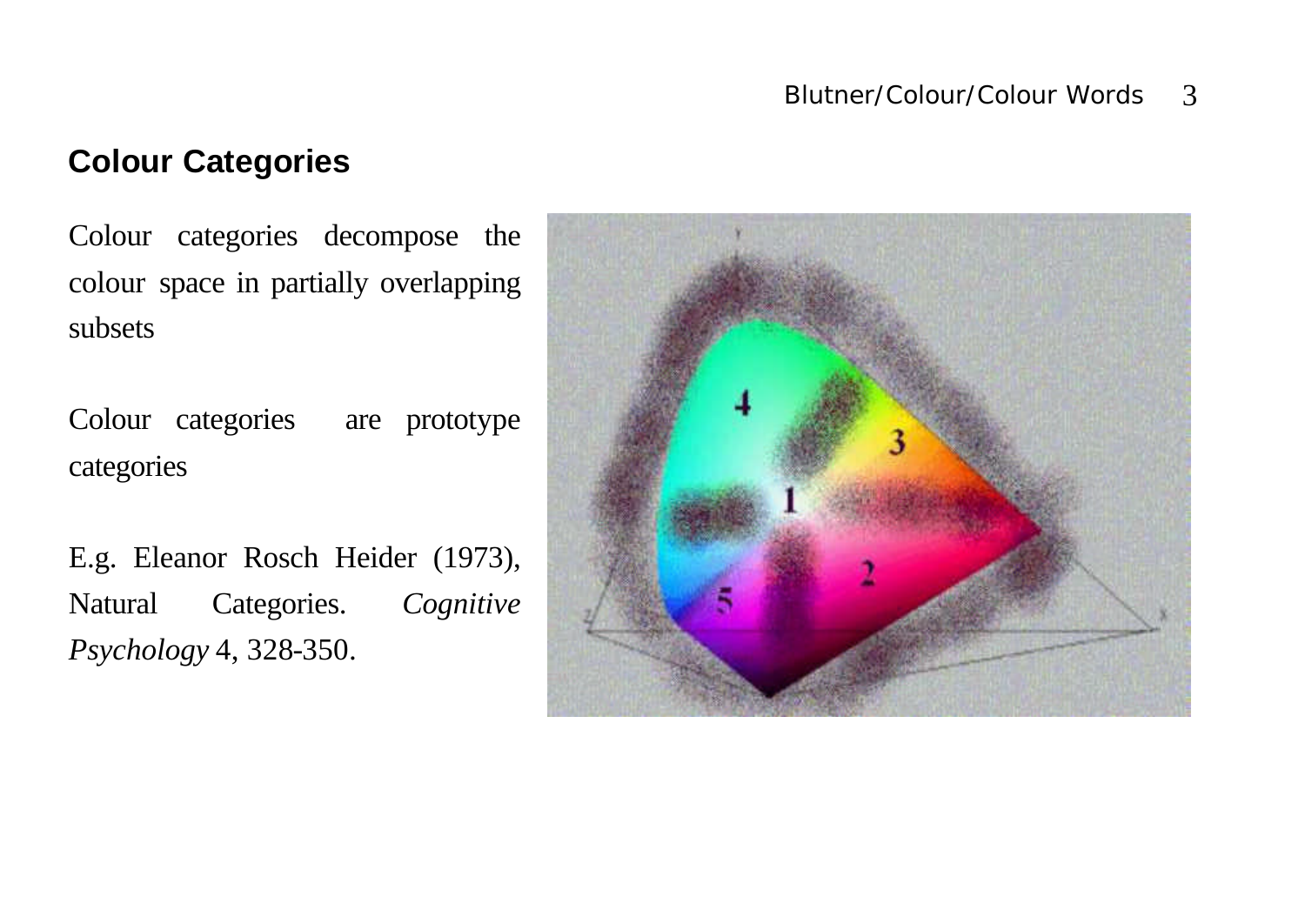### **Prototype Categories**

- ÚЮ. Some colours are better examples of a given category than others are. We can say a good red, slightly red.
- æ, There is usually a single colour which is the best example of the category (the *prototype*)
	- The further a colour is from the prototype the less good it is as an example of the colour category.
- $\blacksquare$ Colour categories have fuzzy boundaries. It's not clear exactly which colours are members of the category. Some colours are marginal members. Discriminate membership from prototypicality!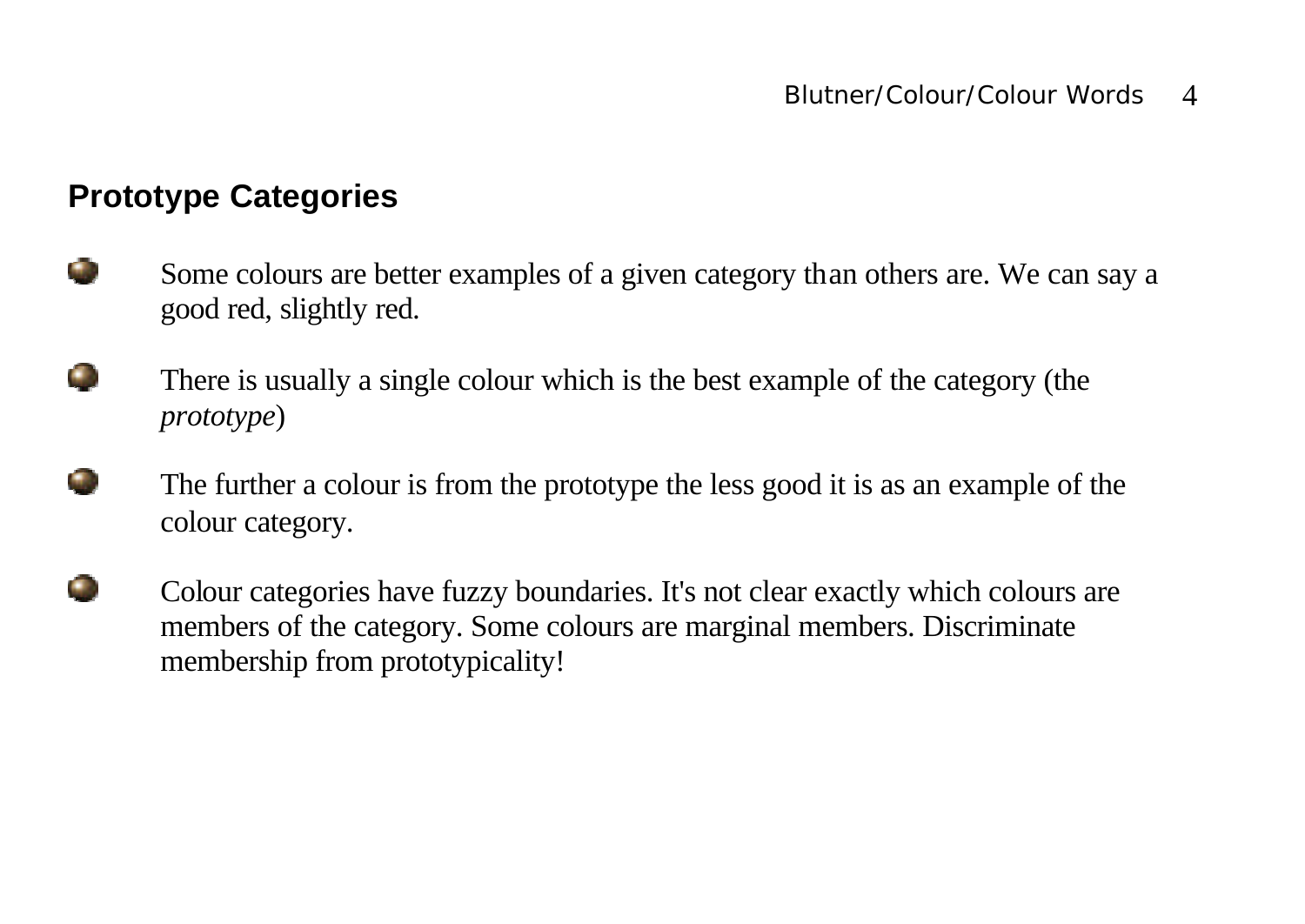#### **Voronoi tessellation**

It defines a partitioning of some (abstract) space in terms of a given set of prototypes. The construction stipulates that the element x belongs to the same category as the closed prototype of the given set of prototypes.

It is evident that previously defined categories may change when we add new prototypes.



The categories determined by Voronoi tessellation are convex sets in the given (geometric) space (see Gärdenfors 2000).

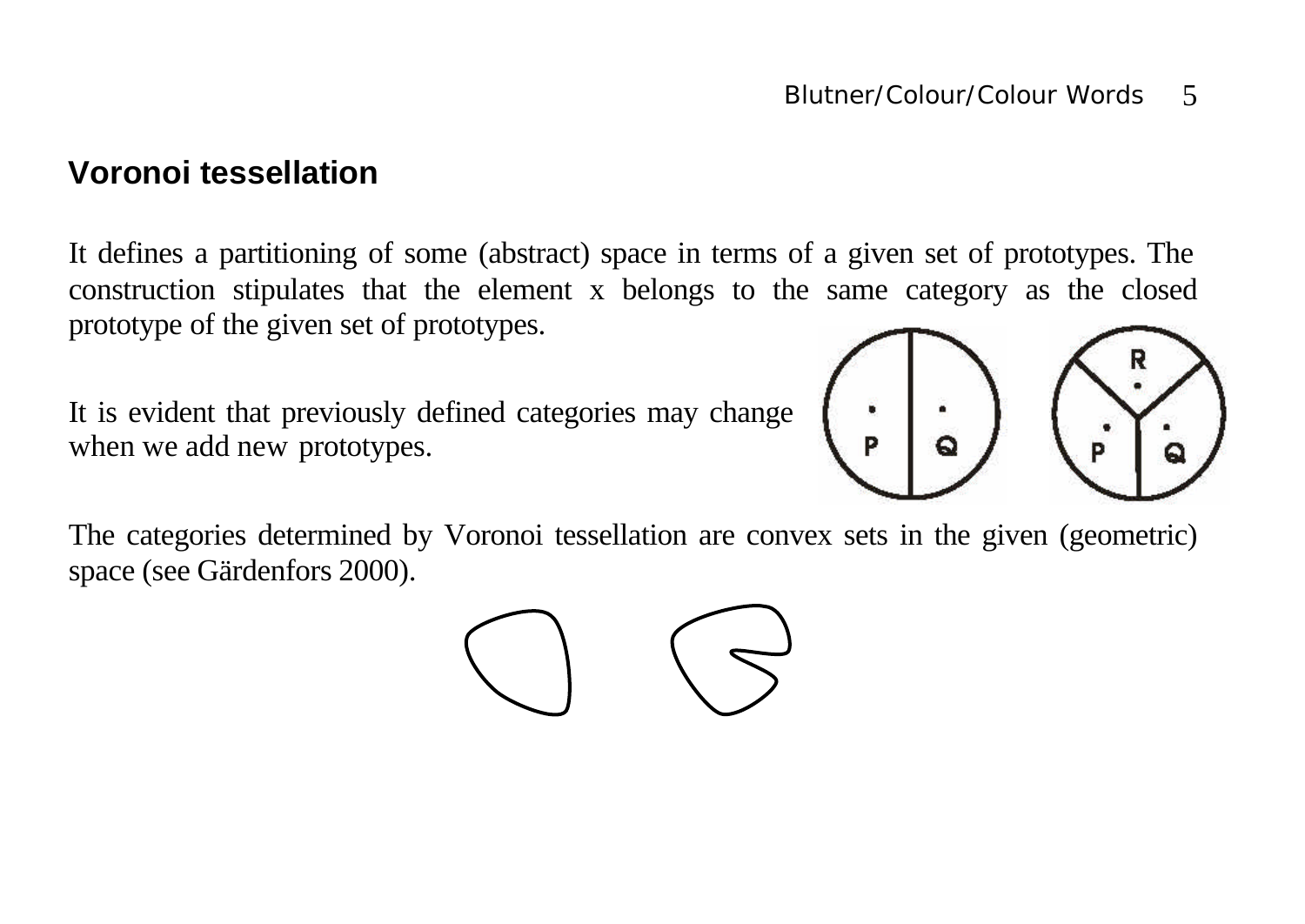#### **Early ethnoscience studies of colour terms**

- $\bullet$ **Gladstone** (1858), *Studies on Homer and the Homeric a*ge. Colour vocabulary in ancient times was poorly developed.
	- **Geiger** (1868), *Ursprung und Entwicklung der menschlichen Sprache und Vernunft*. The diachronic encoding of colour categories in language seems to fit into the linear schema of spectral order: Nearly all languages have a term for red, most langs. have a term for yellow, less langs. have a term for green and still fewer langs. have a term for blue. He sees this as a consequence of the development of the perceptual system.
	- **Magnus** (1877), *Die geschichtliche Entwicklung des Farbensinns*. He extends Geiger, performing empirical studies with the help of missionaries. He rejects Geiger's perceptual thesis. Colour perception and colour identification are different.
		- **Marty** (1879), *Die Frage nach der geschichtlichen Entwicklung des Farbensinns*. Colour perception does not have a (Human) history.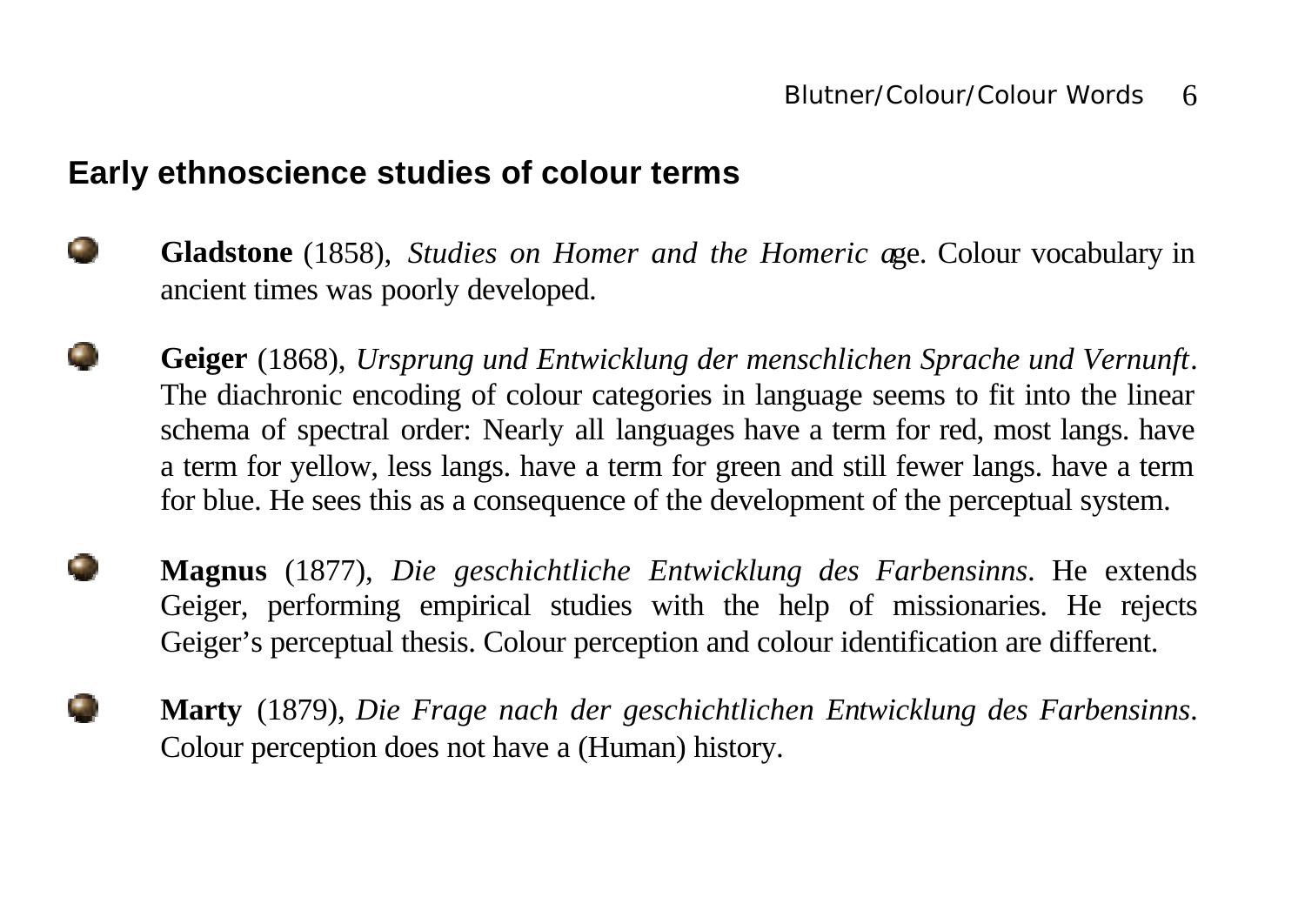# **The Berlin-Kay study (1969)**

- œ. Originally designed as an experimental test of linguistic relativity: each language performs the coding of experience into sound in a unique way (total arbitrariness)
- $\blacksquare$ Methodological aspect 1: Concentrating on basic colour terms.
- $\bullet$  ) Methodological aspect 2: Concentrating on the typical elements of a category.



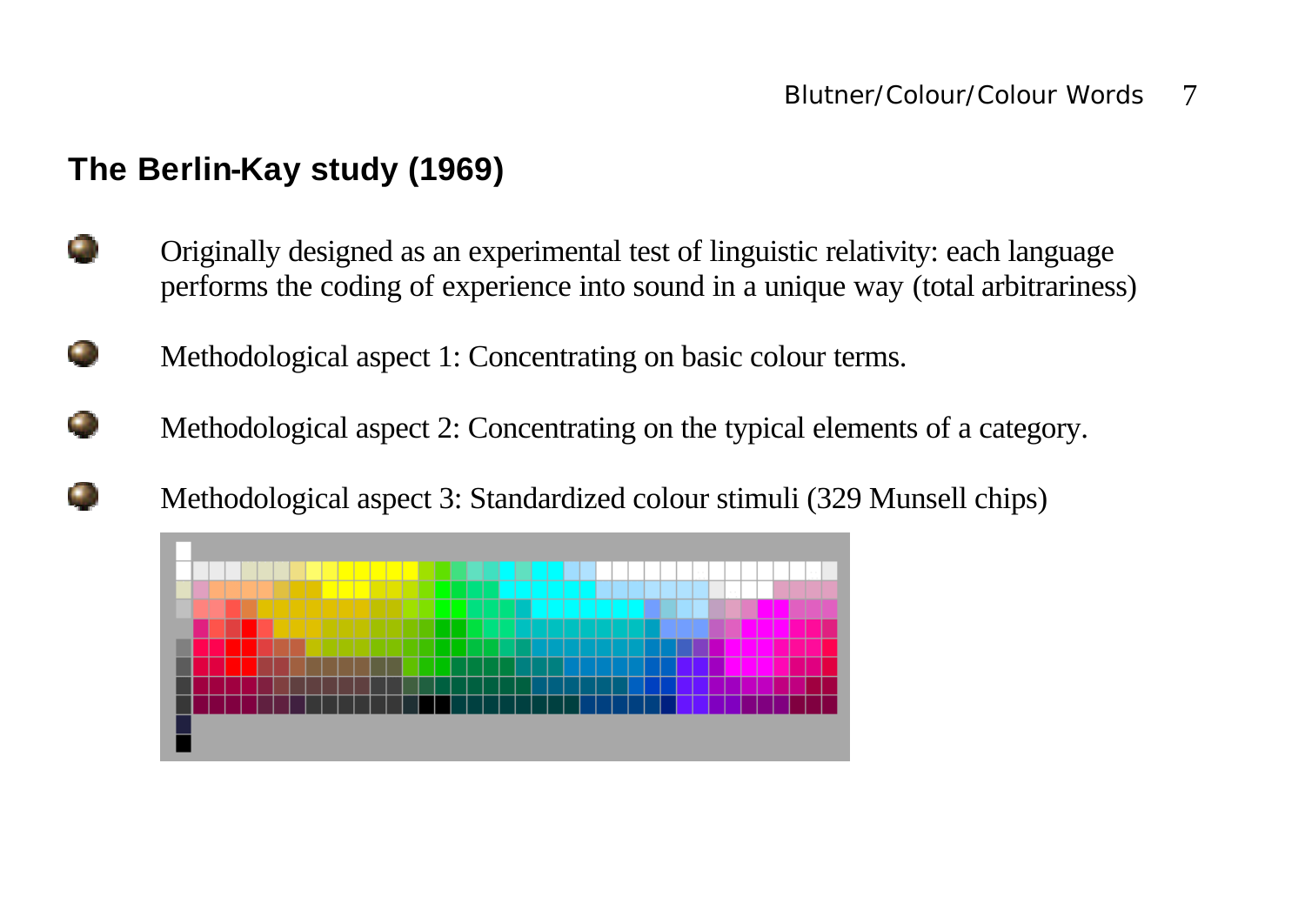#### **Basic colour terms**

Crimson, red, orange, scarlet, yellow, lemon-coloured, blond, green, blue-green, blue, bluish, purple, pink, brown, grey, black, white,



Monolexemic (\*lemon-coloured, \*blue-green)

 $\blacksquare$ Their extensions aren't included within those of any other colour terms (\*crimson: red, \*scarlet: red)

- Applications must not be restricted to a narrow class of objects (\*blond: humans)
- psychologically salient for informants (\*crimson, \*scarlet, \*bluish, …)

Hence, we have 11 basic colour terms in English: red, orange, yellow, green, blue, purple, pink, brown, grey, black and white.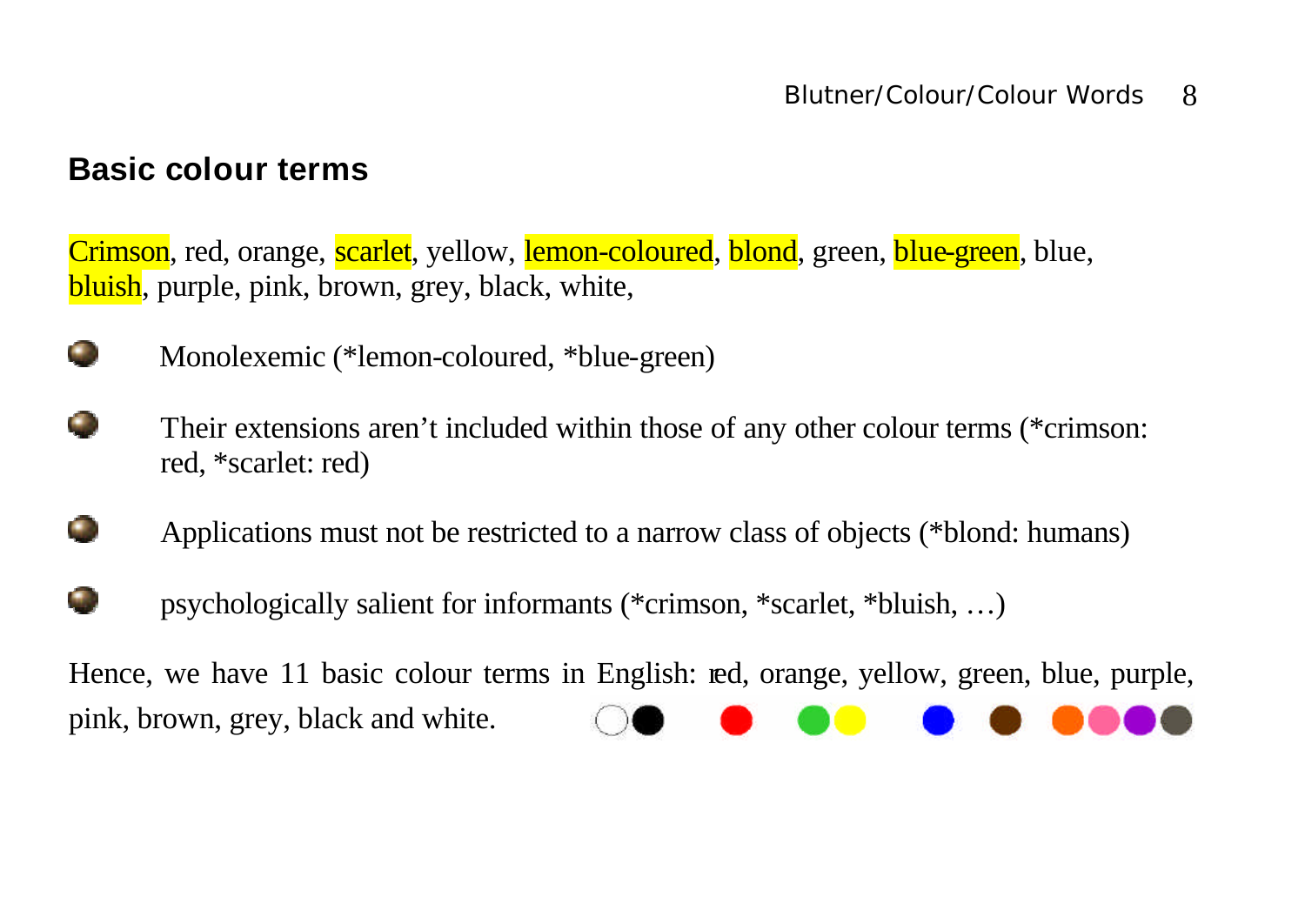# **Method (1969)**

98 languages were investigated (20 in more detail)

- (i) Basic colour words were elicited from the informants
- (ii) Each subject was instructed to map both the focal point and the outer boundary of each of his basic colour terms on the presented Munsell table.



40 equally spaces hues

8 degrees of brightness (all 320 colours at maximum saturation)

9 chips of neutral hue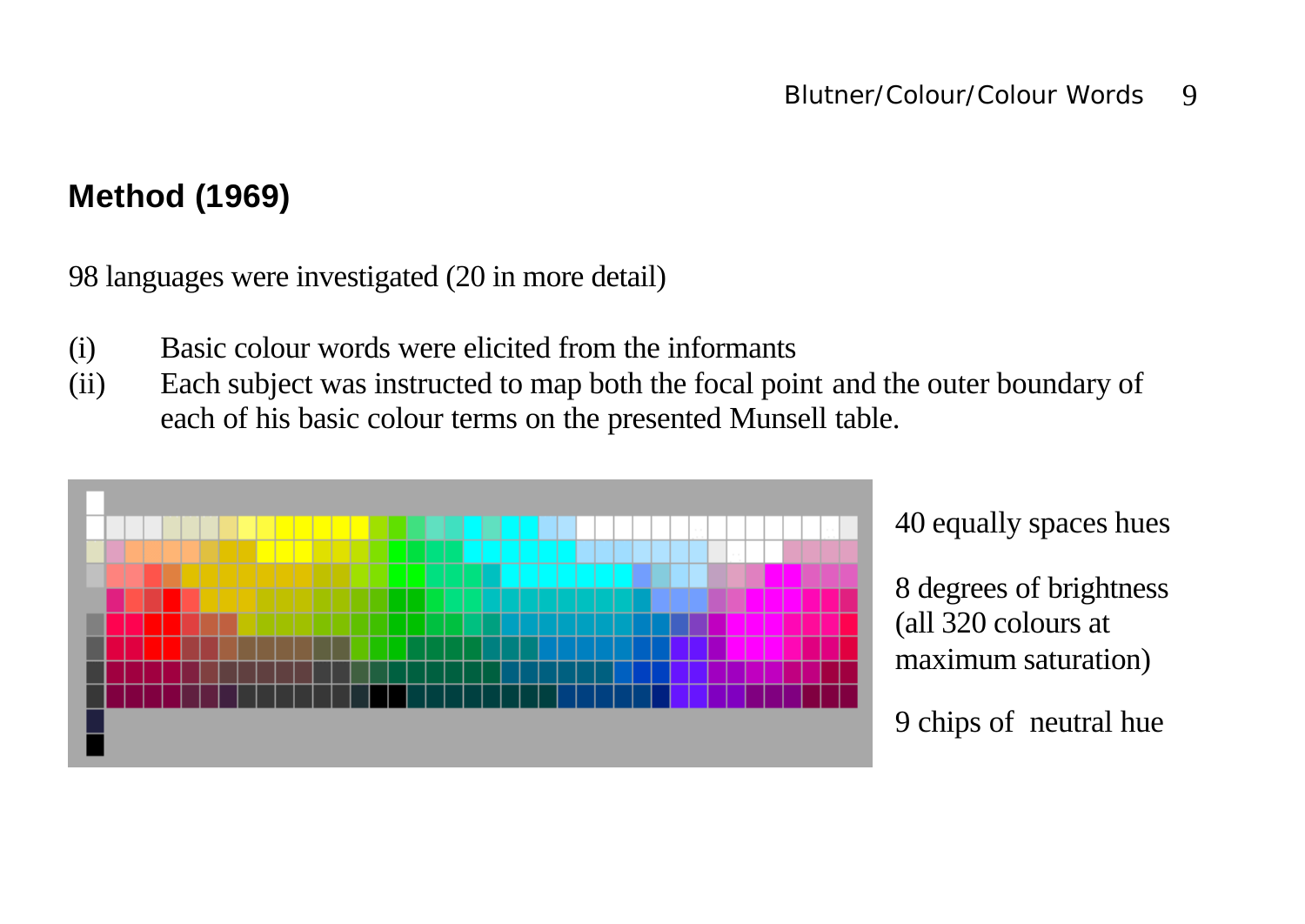# **Results (1969)**

- $\bullet$  The number of basic colour terms is between 2 and 11(12).
- $\cdot$  If a language has 11 basic colour terms, then the encoded categories are WHITE, BLACK, RED, GREEN, YELLOW, BLUE, BROWN, ORANGE, PINK, PURPLE, and GREY



Languages with 11 (12) basic colour terms: *Arabic (Lebanese), Bulgarian, English, German, Hebrew, Hungarian (12!), Japanese, Korean, Russian (12!), Spanish, Zuni, …*

 $\cdot \cdot$  If a language has fewer than 11 basic colour terms, then there are strict limitations on which categories it may encode.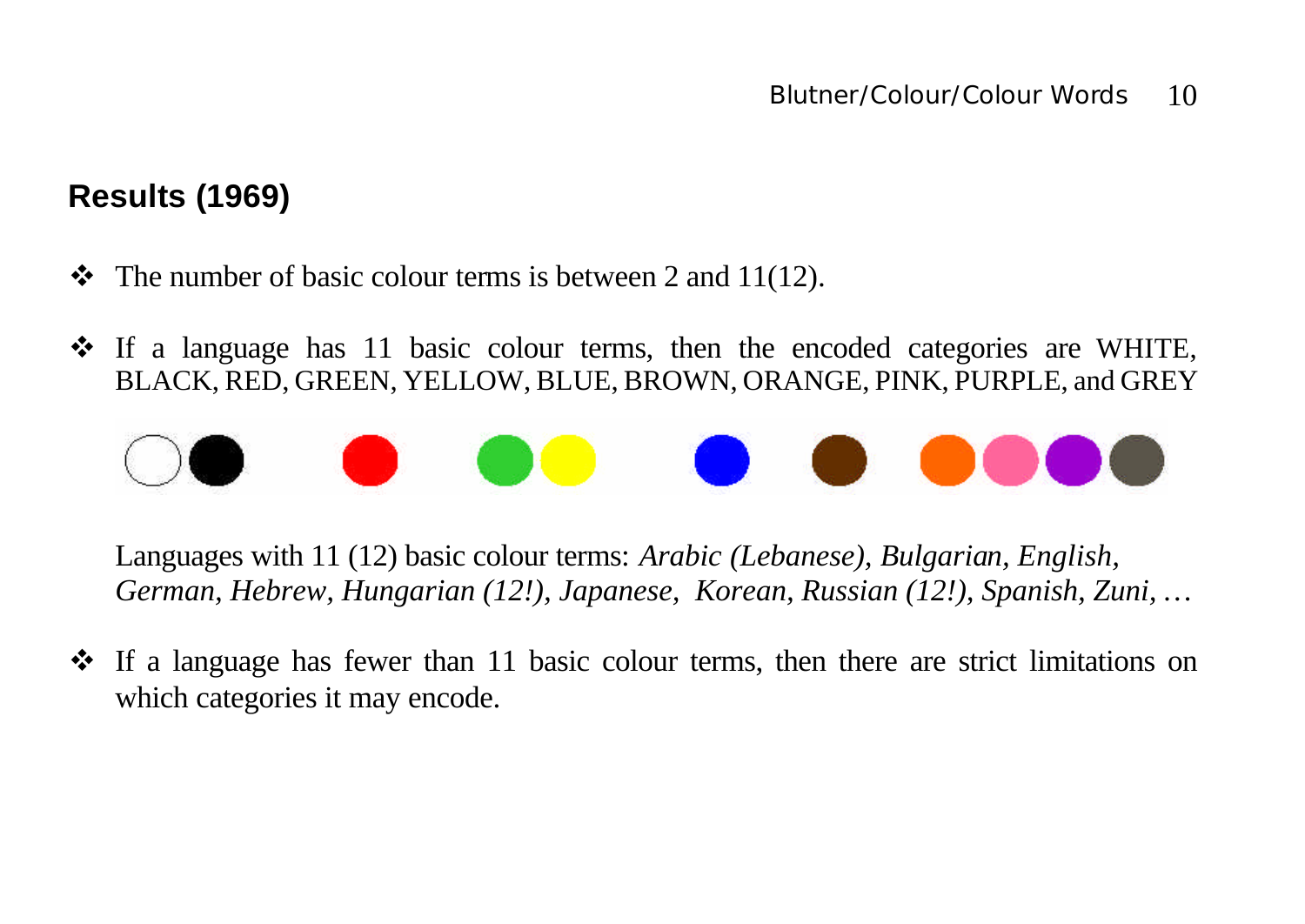### **Results (1969) cont.**

…

- $\cdot$  22 actually occurring types of basic colour lexicon (= 22 types of categorization). This types can be described by 7 **implicative universals** that corresponds to 7 *stages.*
- $\bullet$  (I) All languages contain terms for WHITE and BLACK: 1={W, B}
	- (II) If a language contains three terms, then it contains a term for RED:  $2 = \{W, B, R\}$
	- (III) If a language contains four terms, then it contains a term for either GREEN or YELLOW:  $3 = \{W, B, R, G\}, 4 = \{W, B, R, Y\},$

| <b>WHITE</b> | $\langle$ RED $\langle$ | <b>GREEN</b>  | $\leq$ BLUE $\leq$ BROUWN |    | <b>PURPLE</b><br><b>PINK</b> |
|--------------|-------------------------|---------------|---------------------------|----|------------------------------|
| <b>BLACK</b> |                         | <b>YELLOW</b> |                           |    | <b>ORANGE</b><br><b>GREY</b> |
|              |                         | <b>III/IV</b> |                           | VI | VII                          |
|              |                         |               |                           |    |                              |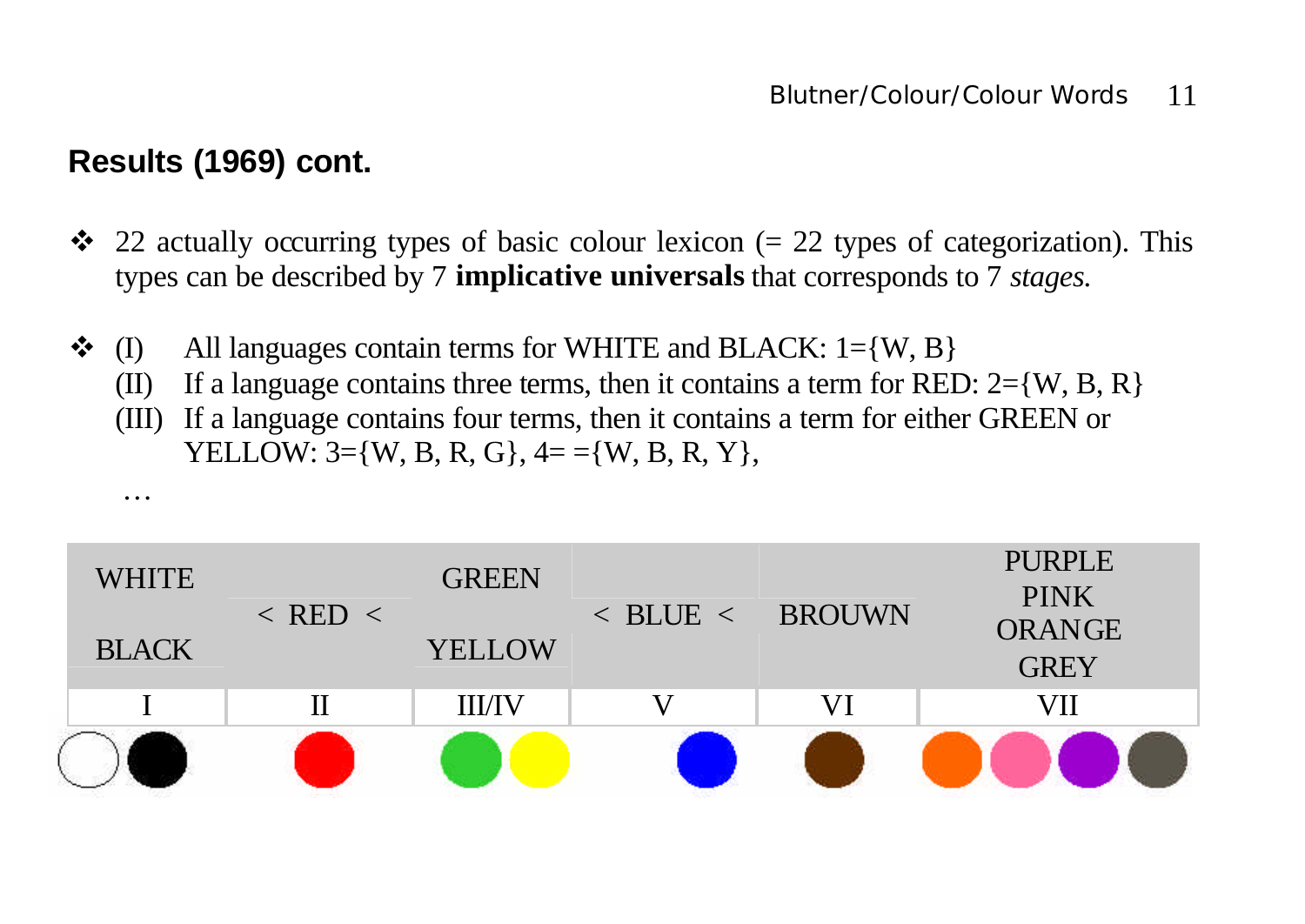# **Results (1969) cont.**

- The prototypes of basic terms from all languages fall into discrete clusters.
- \* People are very consistent in their choice of prototype (but not in where they place



The figure shows the regions judged as typical for a term. The numbers correspond to the investigated languages (out of 20) which have a term falling into the indicated region.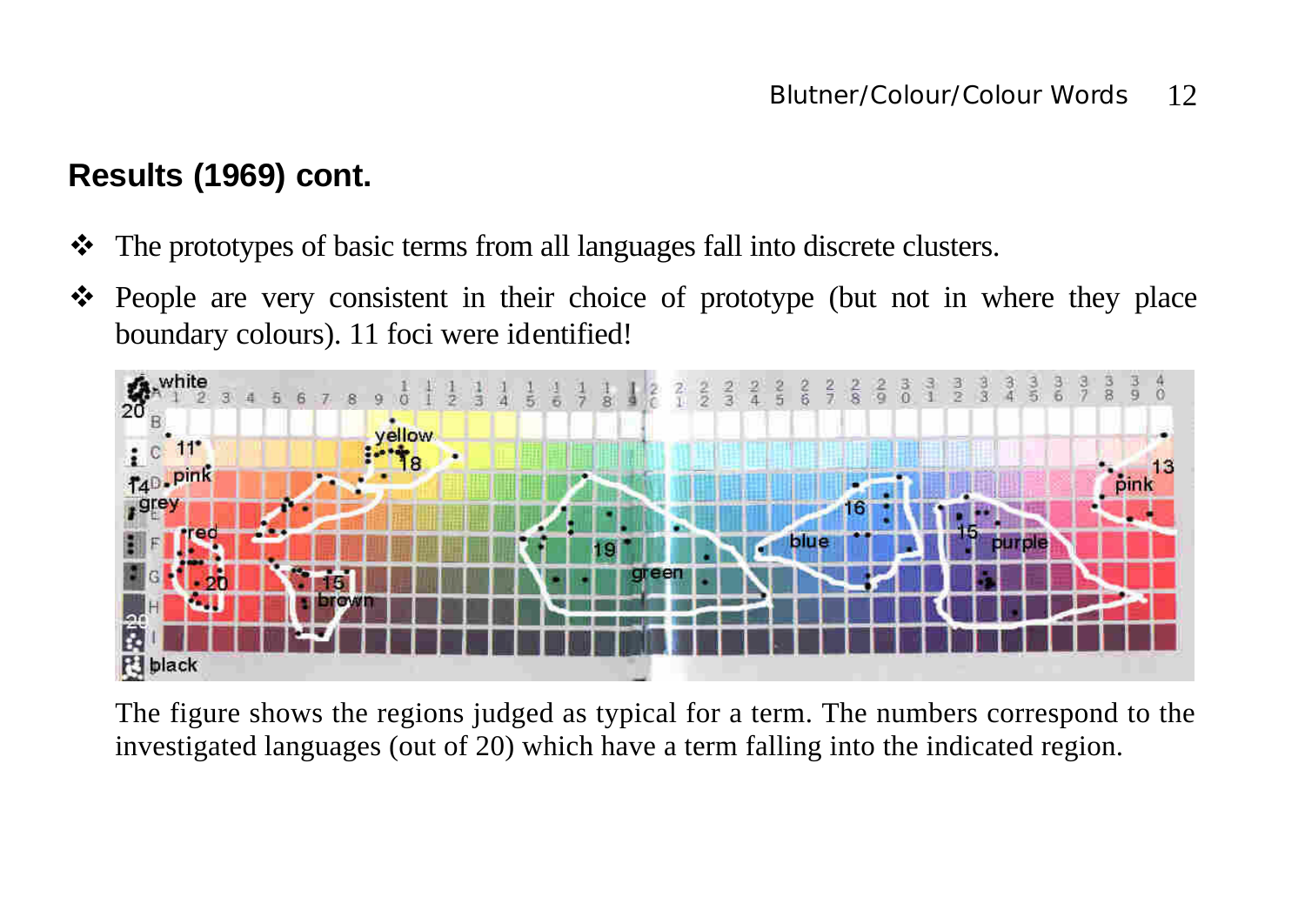## **Speculation about colour word evolution (language change)**

- Languages evolved from having only 2 basic colour terms, and gradually added more over time until they reached a ceiling of a maximum of 11 basic terms.
- ❖ Languages never lose basic colour terms.
- The 7 stages introduced earlier can be taken as corresponding to basic evolutionary stages of colour lexicon (the logical ordering corresponds to a temporal ordering).

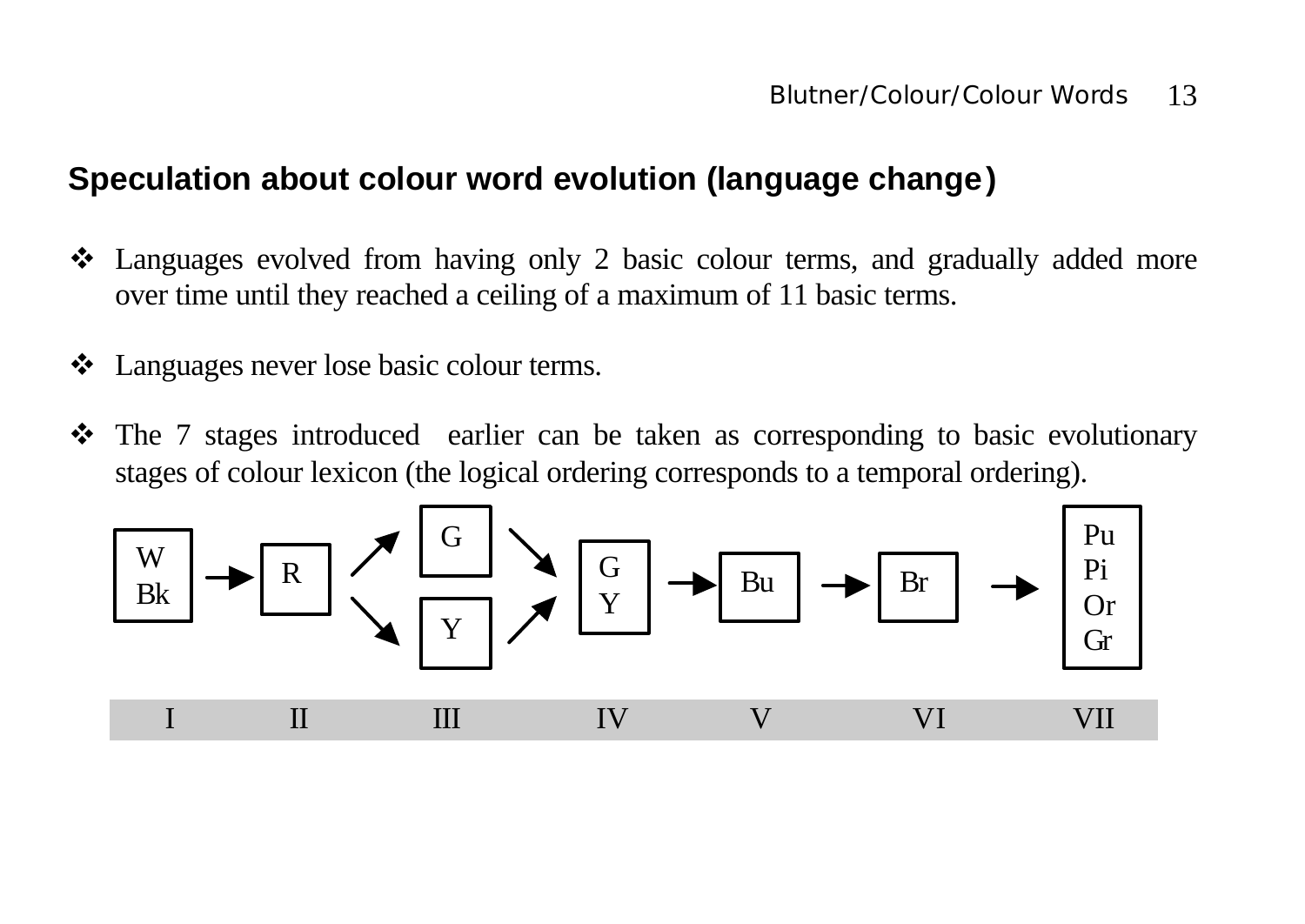#### **Berlin & Kay (1969): Basic conclusions**

- $\blacksquare$ The language system (colour lexicon) does not affect the perceptual system (colour discrimination, colour similarity judgements).
- Instead, the perceptual system restricts the language system, especially colour categorization. The fixed number of
	- This refutes relativism (the assumption of Sapir and Whorf that the system of language has a strict influence on concept formation and perception): The constraints that determining colour naming are not linguistic ones but perceptual ones. Especially the existence of 11 foci is a perceptual phenomenon – quite independent on the existence of a language system. These foci were interpreted as the primary designata of a set of *universal semantic categories*. (This conclusion was challenged, for example, by Saunders & Brakel 1997)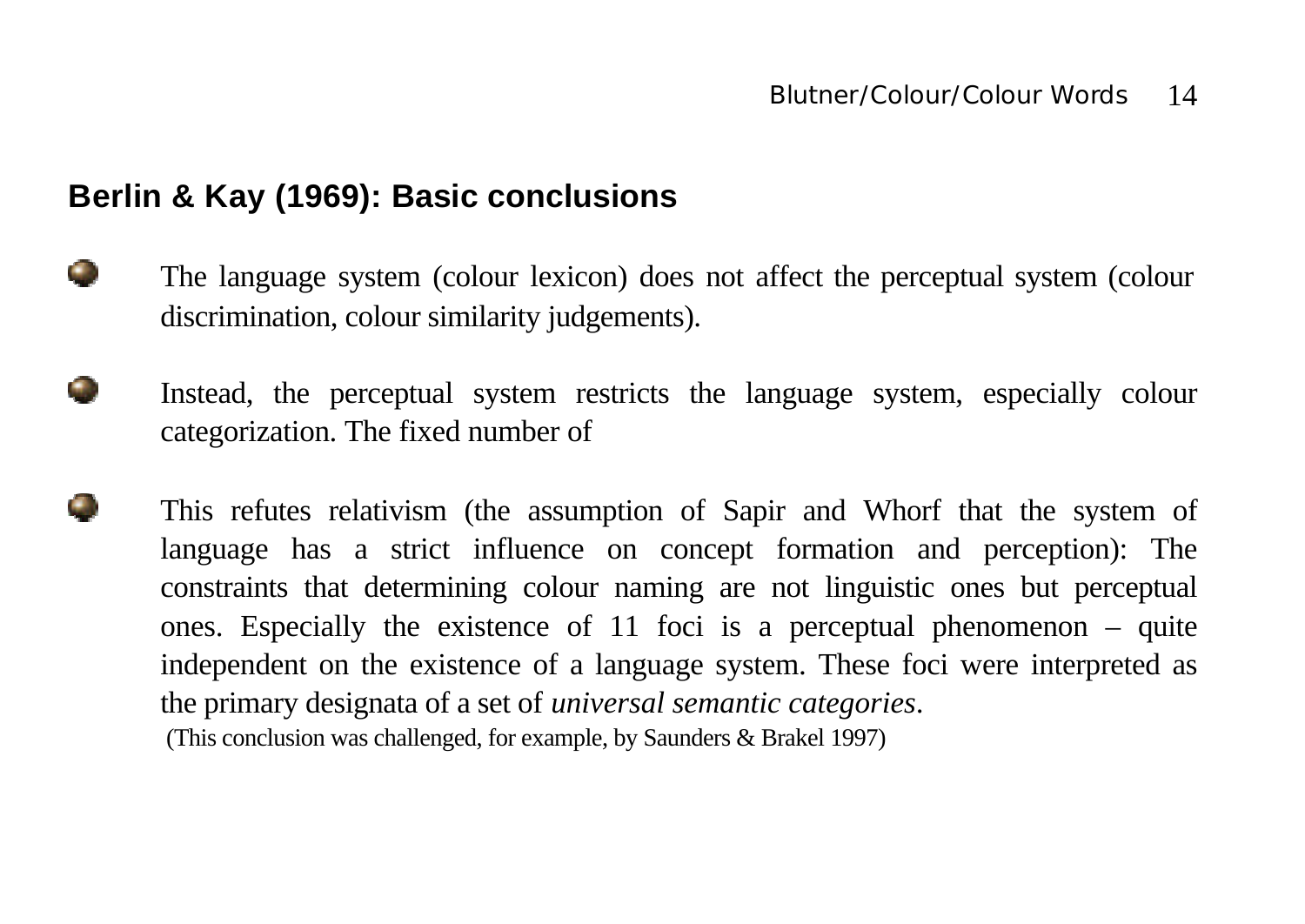### **Later Revisions**

Kay & McDaniel (1978); Kay, Berlin, Maffi, & Merrifield (1997); Kay & Maffi (1999)

- (1) The category GREY appears earlier than in stage VII, sometimes already in stage III (Mandarin, Tsonga, Hopi)
- (2) There are many languages that do not have separate terms for GREEN and BLUE though they have terms for categories that were assumed to encode later. For example, Zulu and other Bantu-languages, have a term for BROWN but no separate terms for GREEN and BLUE
- (3) The labels BLACK, RED etc. were confusingly used for referring (i) to a category having a particular focus, (ii) to a category having a particular extension. However, the extensions referred to were not constant across occasions of use of the CATEGORY LABEL.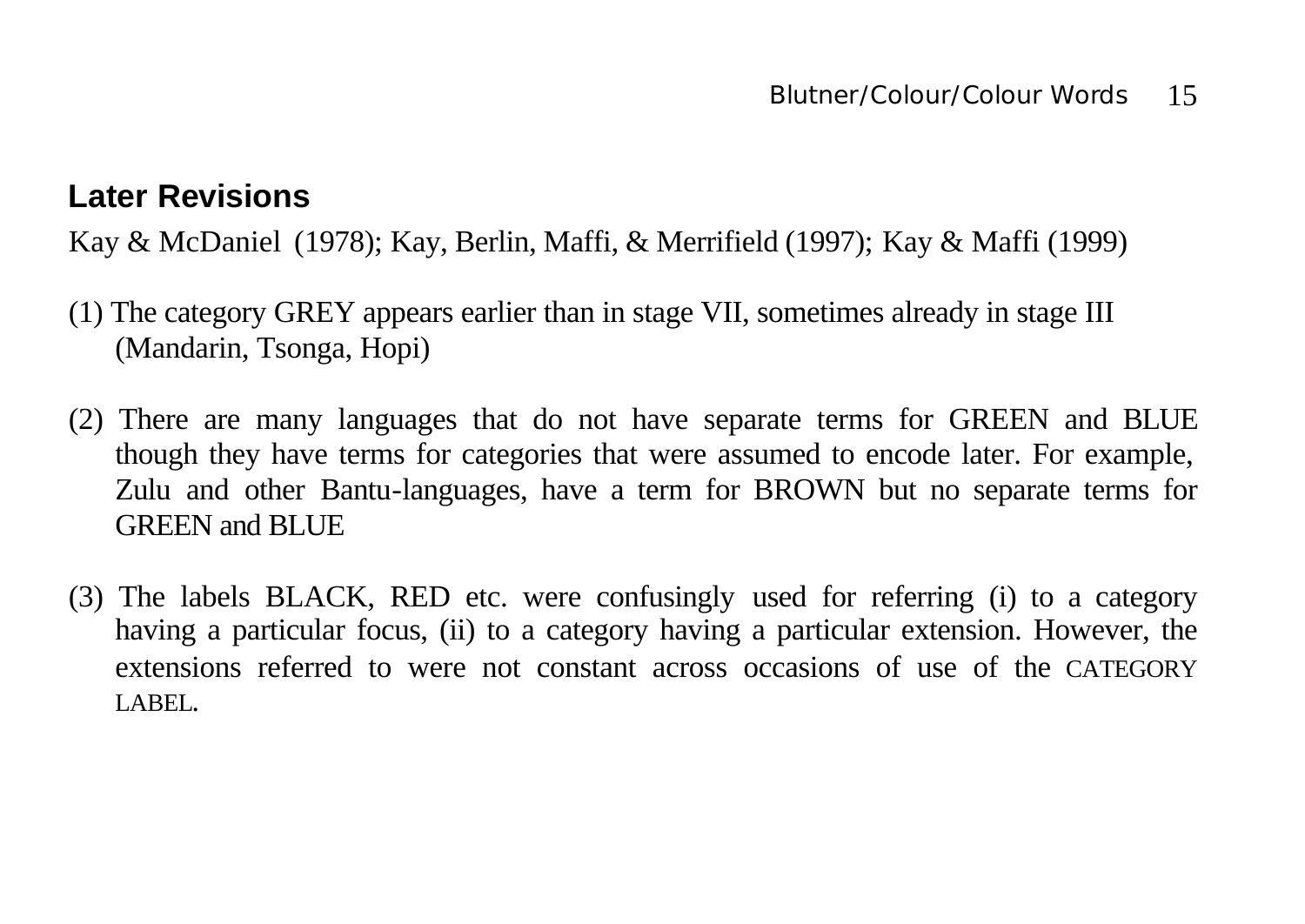### **Later Revisions cont. 1**

- (4) There exists a small set of 6 perceptual landmarks (instead of 11 foci in B&K 1969). They can be identified with the Hering primary colours: black, white, red, yellow, green, blue) which individually or in combination *form the basis of the denotation of most of the major color terms* of most of the languages of world.
- (5) The colour categories encoded in stage 1 are not achromatic (light/dark) but panchromatic. Heider Rosch investigated Dani (Highlands of New Guinea). They found that the Dani's two colour categories *mola* and *mili* were better labelled 'white-warm' and 'dark-cool' than simply WHITE and BLACK.
	- *mola*: WHITE/RED/YELLOW
	- *mili*: BLACK/GREEN/BLUE

Notice that these colour categories have three foci each!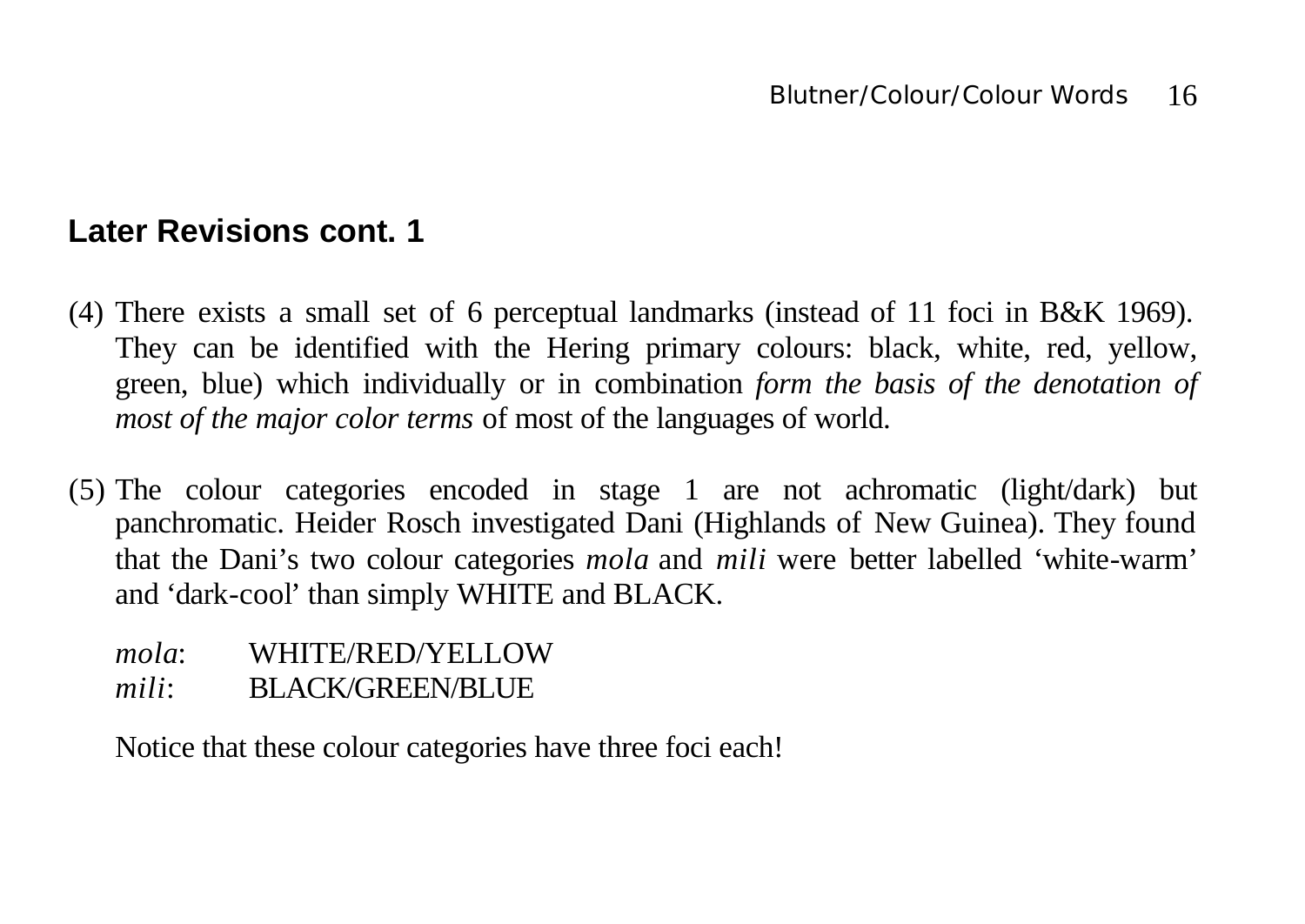#### Blutner/Colour/Colour Words 17

### *Mola* **and** *Mili*

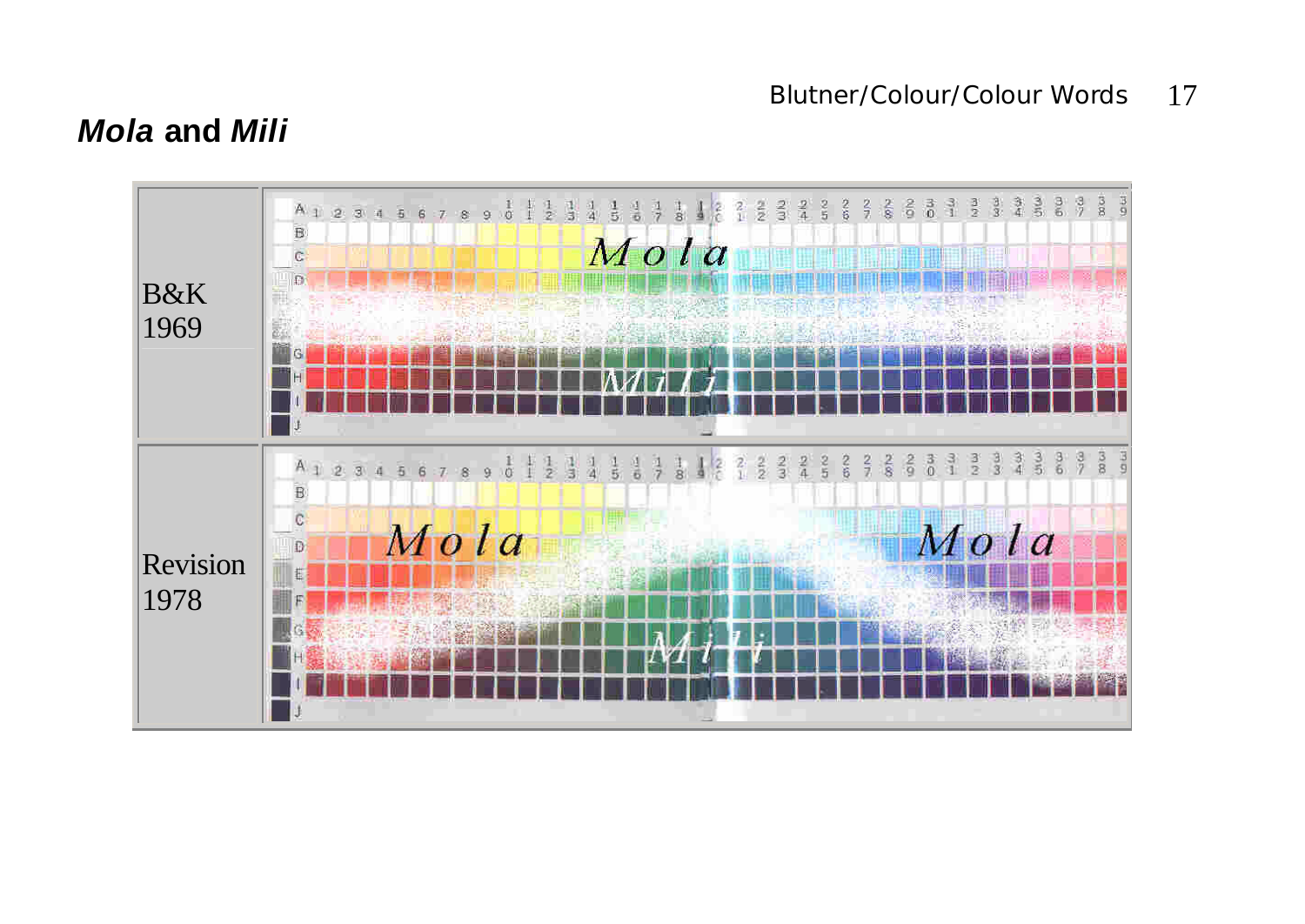#### **Later Revisions cont. 2**

- (6) Besides the 6 *primary* basic colour categories there are *derived* basic categories (based on fuzzy *intersection*) and *composite* basic categories (based on fuzzy *union*); e.g.,  $ORANGE = YELLOW & RED (derived); WARM = RED OR YELLOW (composite)$
- (7) Each colour terminology partitions the universe of colour percepts. Evolutionary sequences are assumed as moving from coarser to finer partitions.

$$
\begin{bmatrix}\nW \text{ or } R \text{ or } Y \\
Bk \text{ or } G \text{ or } Bu\n\end{bmatrix}\n\rightarrow\n\begin{bmatrix}\nW \\
R \\
R \text{ or } Y \\
Bk \text{ or } G \text{ or } Bu\n\end{bmatrix}\n\begin{bmatrix}\nW \\
R \\
S \\
R \\
Y \\
Sk \text{ or } G \text{ or } Bu\n\end{bmatrix}\n\begin{bmatrix}\nW \\
R \\
Y \\
S \\
Bk \\
Bk\n\end{bmatrix}\n\rightarrow\n\begin{bmatrix}\nW \\
R \\
Y \\
G \\
Bk \\
Bk\n\end{bmatrix}\n\rightarrow\n\begin{bmatrix}\nW \\
R \\
Y \\
G \\
Bu \\
Bk \\
Bk\n\end{bmatrix}\n\rightarrow\n\begin{bmatrix}\nW \\
R \\
Y \\
G \\
Bu \\
Bk \\
Bk\n\end{bmatrix}\n\rightarrow\n\begin{bmatrix}\nW \\
R \\
S \\
S \\
Bu \\
Bk \\
Y + Bk(Brown)\n\end{bmatrix}\n\rightarrow\n\begin{bmatrix}\nW \\
R \\
S \\
Bu \\
R + W (Pink) \\
R + W (Pink) \\
R + Bu (Purple) \\
R + Y (Orange) \\
R + Y (Orange) \\
B + W (Grey)\n\end{bmatrix}
$$

from Kay & McDaniel (1978), p. 639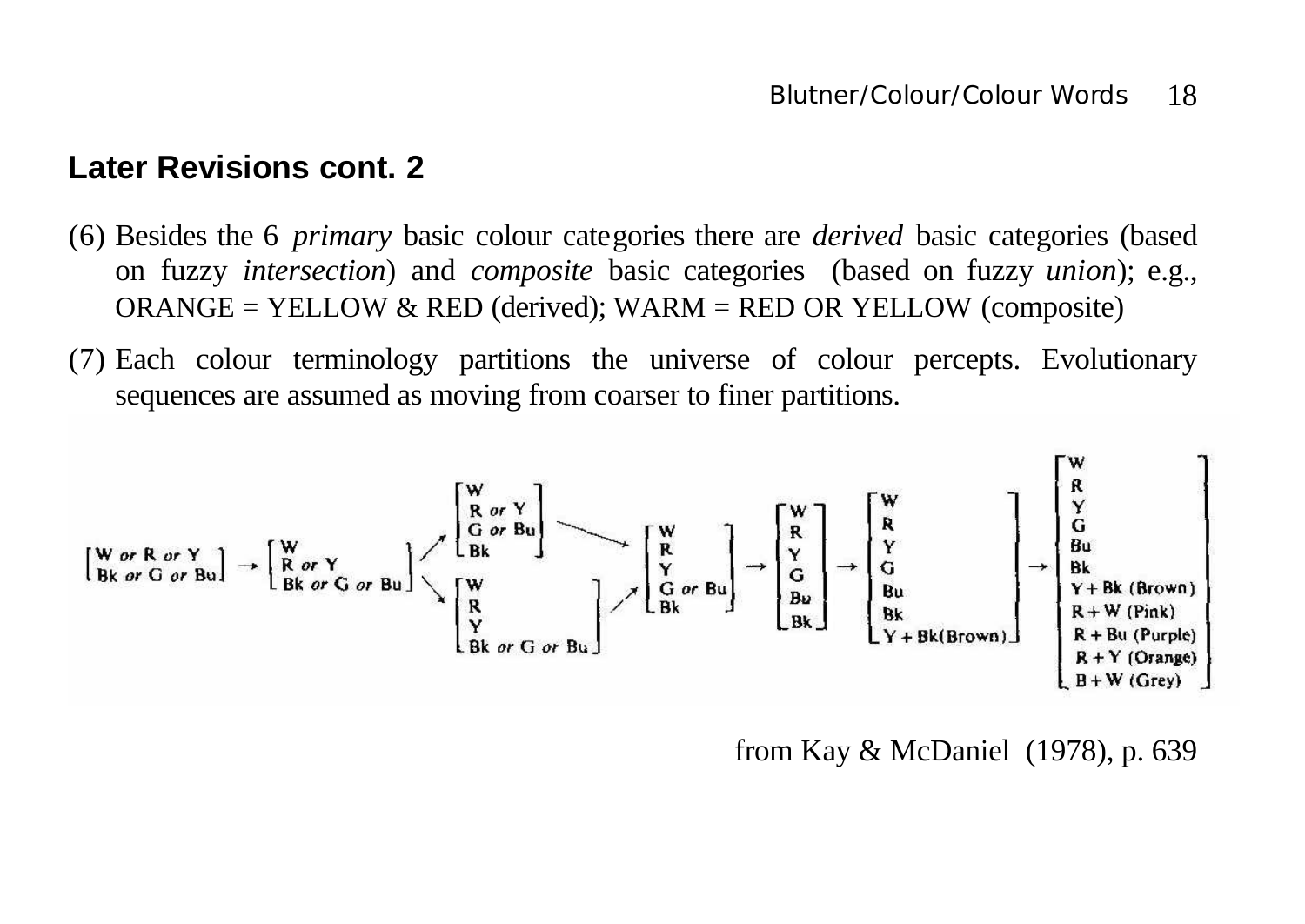#### Blutner/Colour/Colour Words 19

Adapted from Kay, Berlin, Maffi, & Merrifield (1997), Figure 2.4, page 33

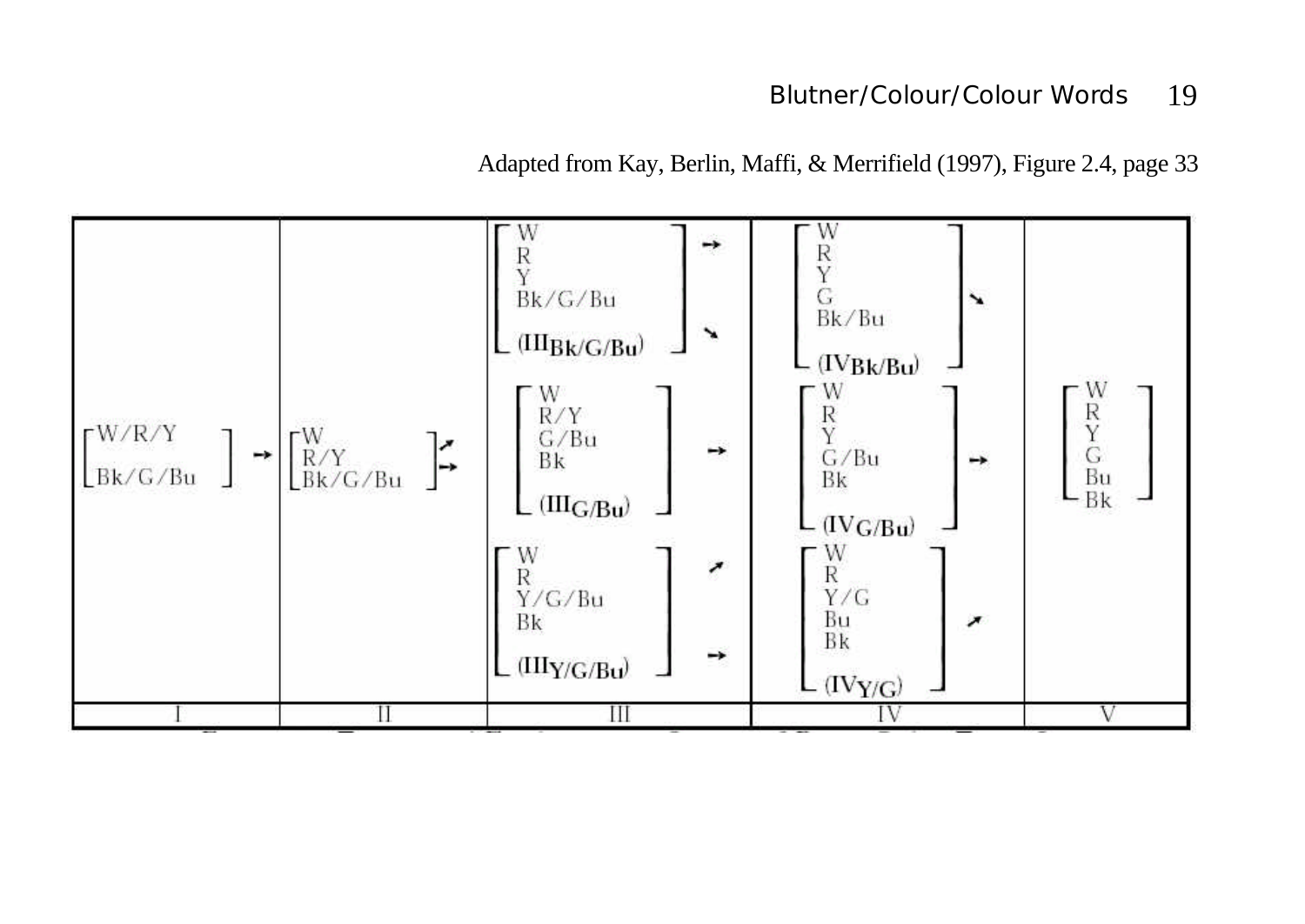# **Criticism: MacLaury (1997)**

- (1) In languages with composite green-blue the focus is in green, other times in blue, and sometimes it is focussed in either green or blue.
- (2) It's common for *purple, pink, orange* and *brown* to emerge before the *green-blue* term has split into *green* and *blue*, sometimes this even happens before *yellow-red* splits.
- (3) The order of emergence of derived categories tends to be *purple, brown, pink, grey* then *orange*, but there's lots of variation in this order.
- (4) Co-extension sometimes two colour terms overlap, covering more or less the same range of colours, but with foci in different places.
- (5) Different speakers of the same language can be at different evolutionary stages and in some languages most speakers don't fit into any evolutionary classification.
- (6) Some colour systems are based mainly on lightness, while most are based more on hue.

See also Saunders & Brakel (1997) and Kay's reply (in the online reader)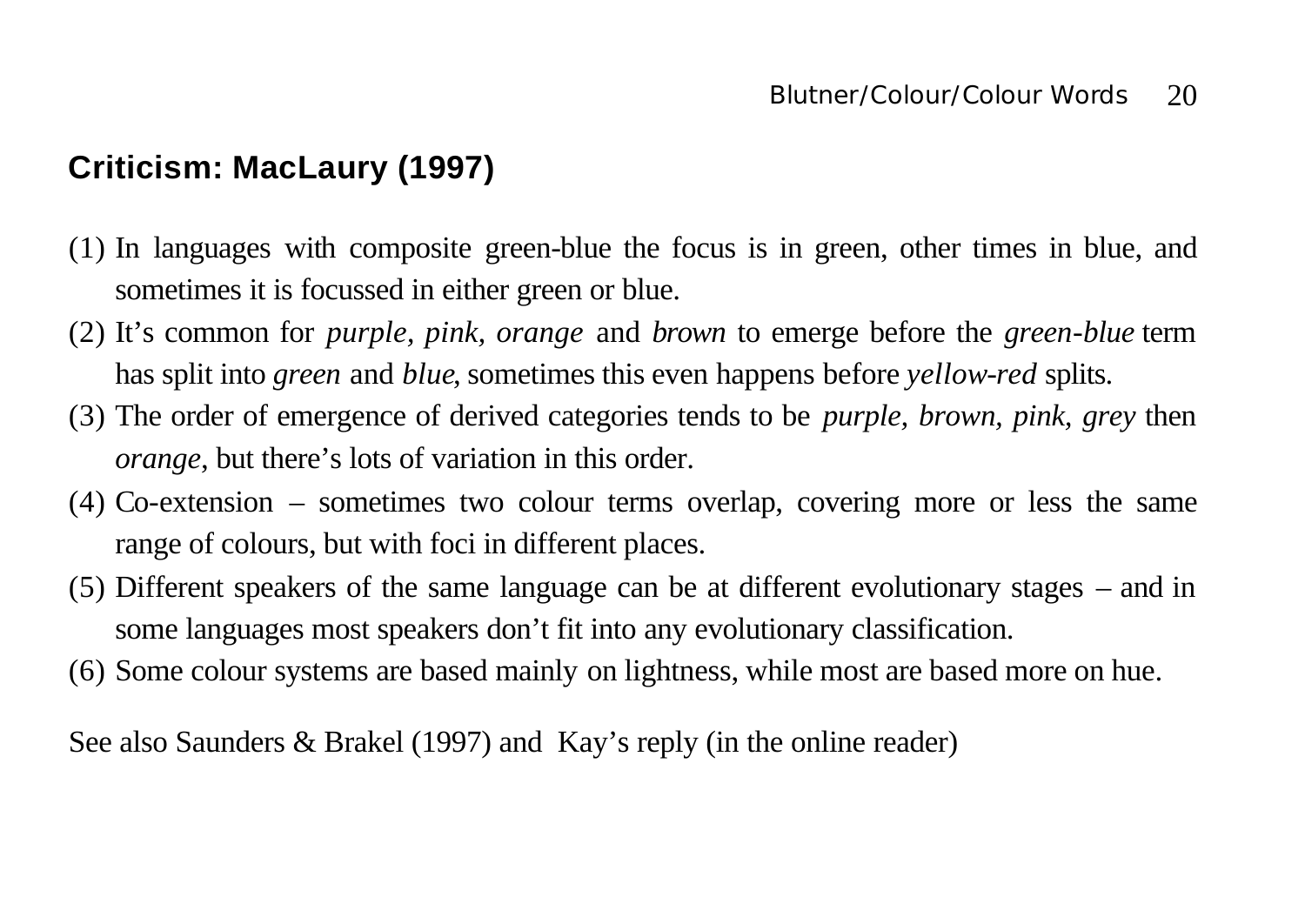## **Explaining colour term typology**

What needs explaining?

 $\bullet$ 

G.

œ

O

- Prototype properties of colour categories
- The range of colours denoted by each colour word varies between languages.
- The number of basic colour terms varies between languages, from 2 to 11 (12).
- e, But there are cross-linguistic regularities in colour term systems, described by a system of implicative universals. These universals describe the possible sequences of language evolution (historical/diachronic/cultural/glossogenetic change).
	- The problem, thus, is one of reducing linguistic universals.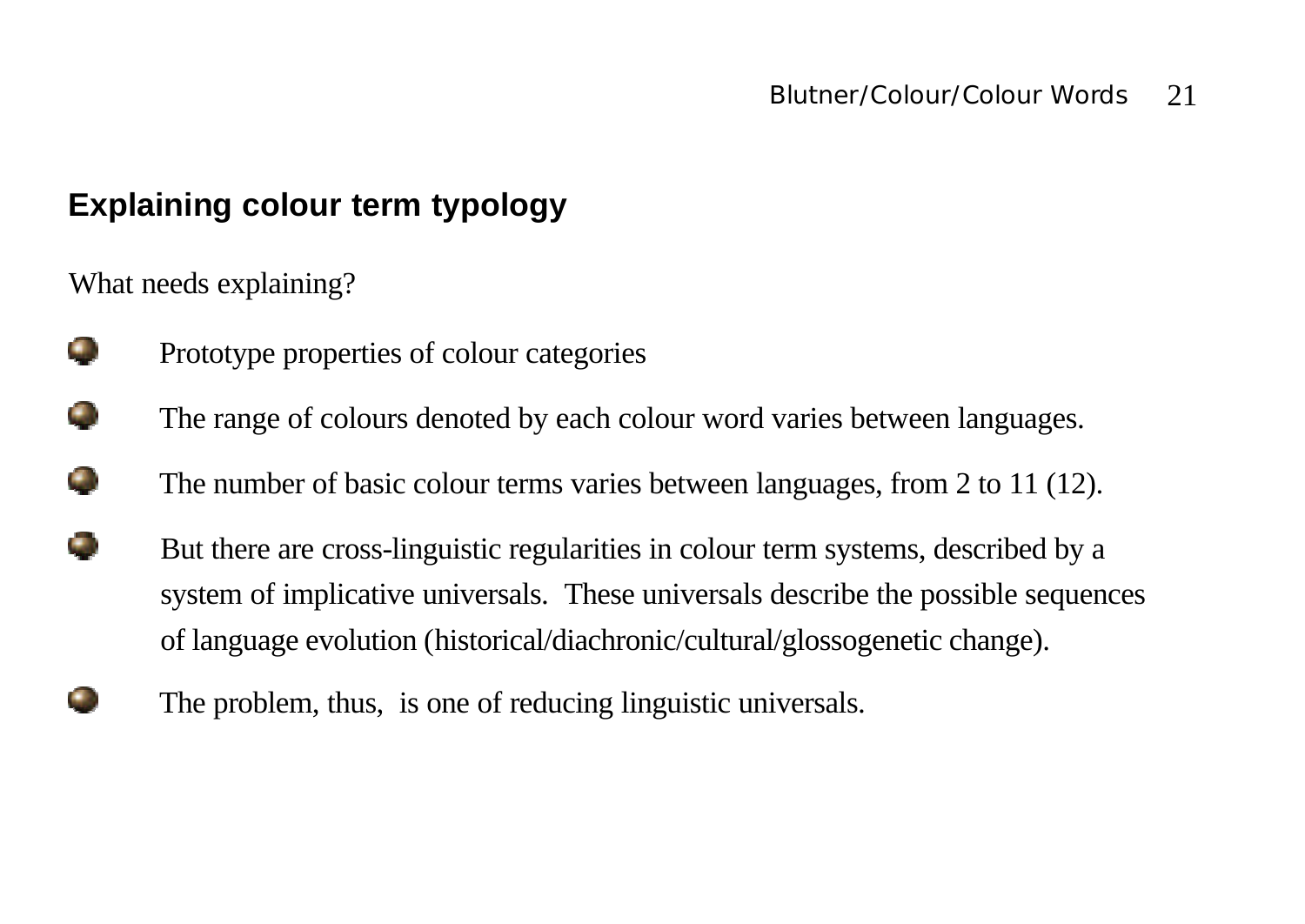## **Ways of reducing linguistic universals**

- Ф. Biological processes (e.g. Chomsky)
- $\bullet$ Social processes (e.g. Grice)
- Interaction of biological and social processes (e.g. Hurford)

There are many variations and modifications of the three basic approaches.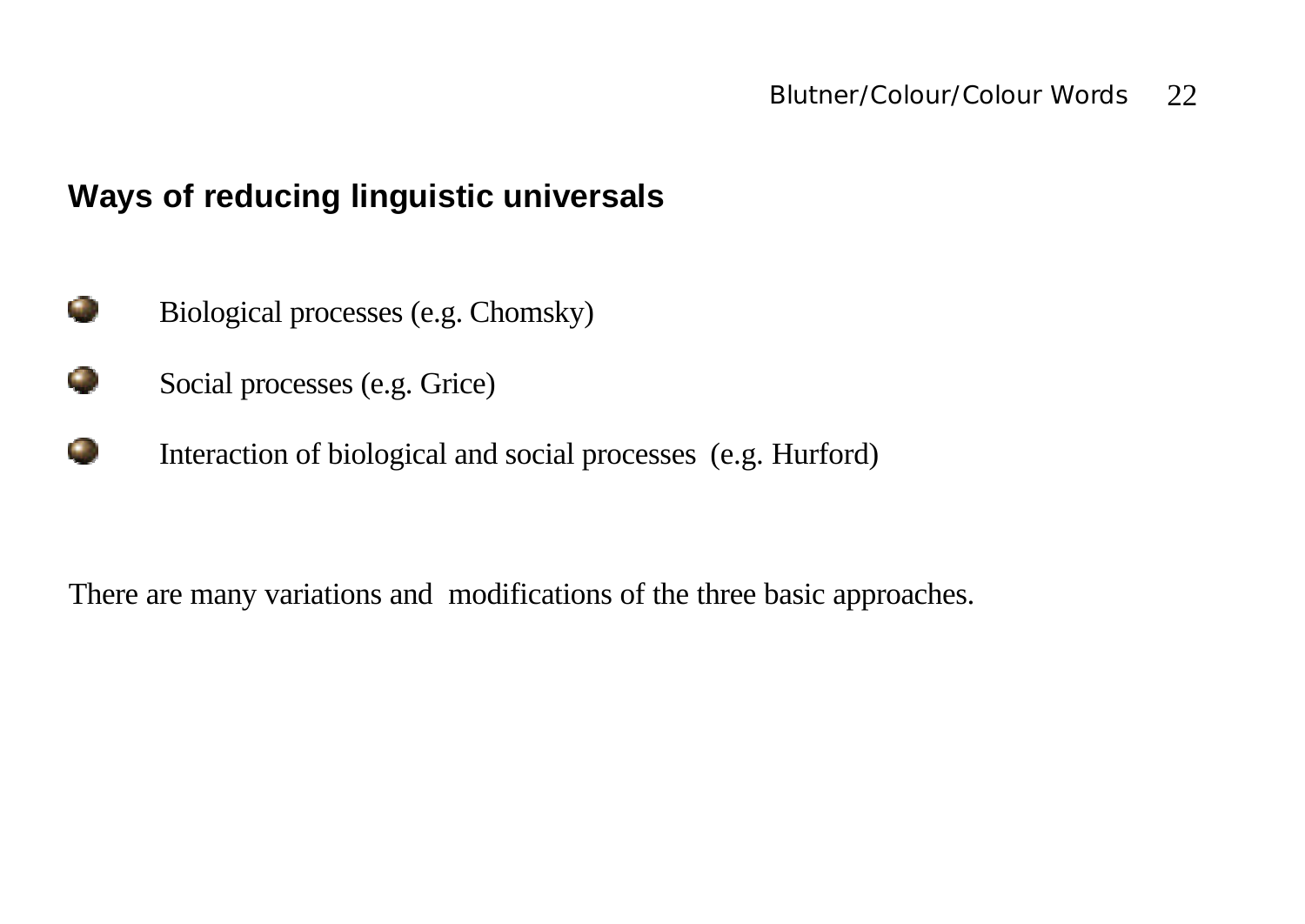## **LAD**

Chomsky's LAD assumes biological prerequisites for learning. These basics explain which languages (and lexical systems) can be learned and which not.

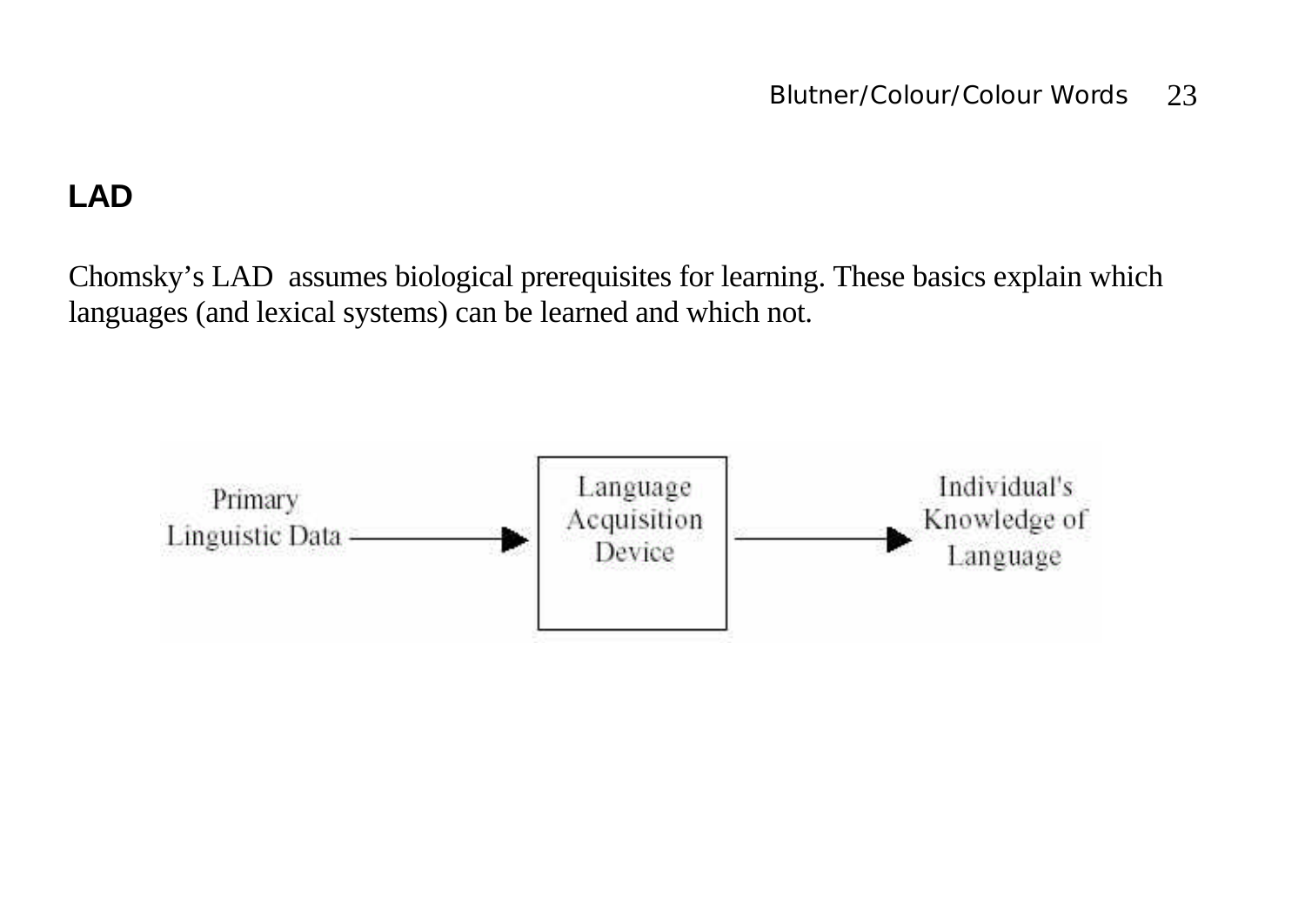## **Hurford's Diachronic Spiral**

The interaction of biological (psychological) mechanisms of language learning and social processes is constitutive for creating and changing languages.

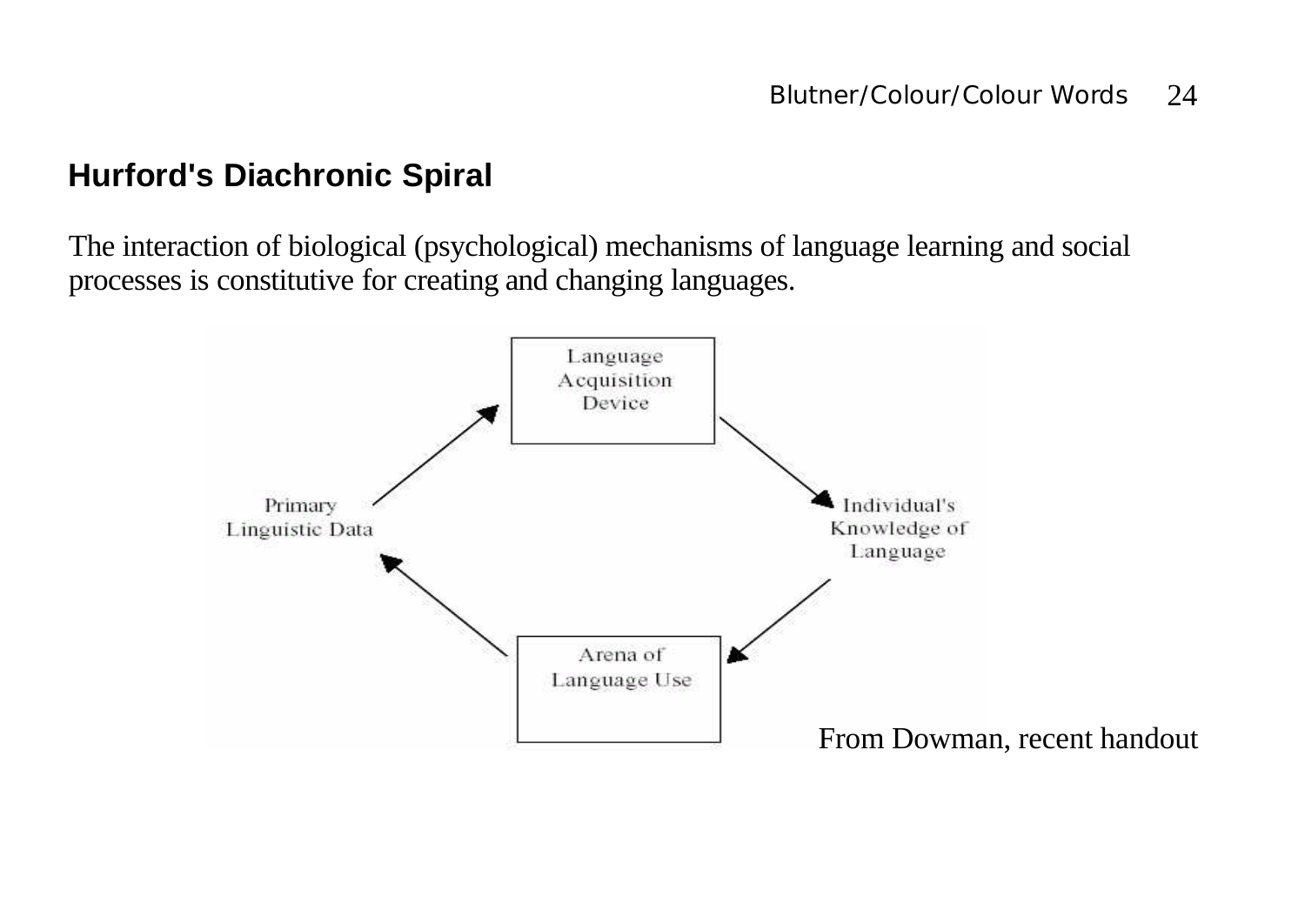#### **The development of colour term typology**

(A) Psychologically based devices

- Successive encoding of foci (Berlin & Kay 1969)
- Successive refinement of partitions by applying fuzzy operations (Kay & McDaniel 1978)
- Successive refinement of partitions by applying ranked partitioning principles determining optimal partitions (Kay & Maffi 1999)
- Bayes' optimal classification (Dowman 2001

(B) Devices based on the diachronic spiral

- Future work, first steps in Dowman 2002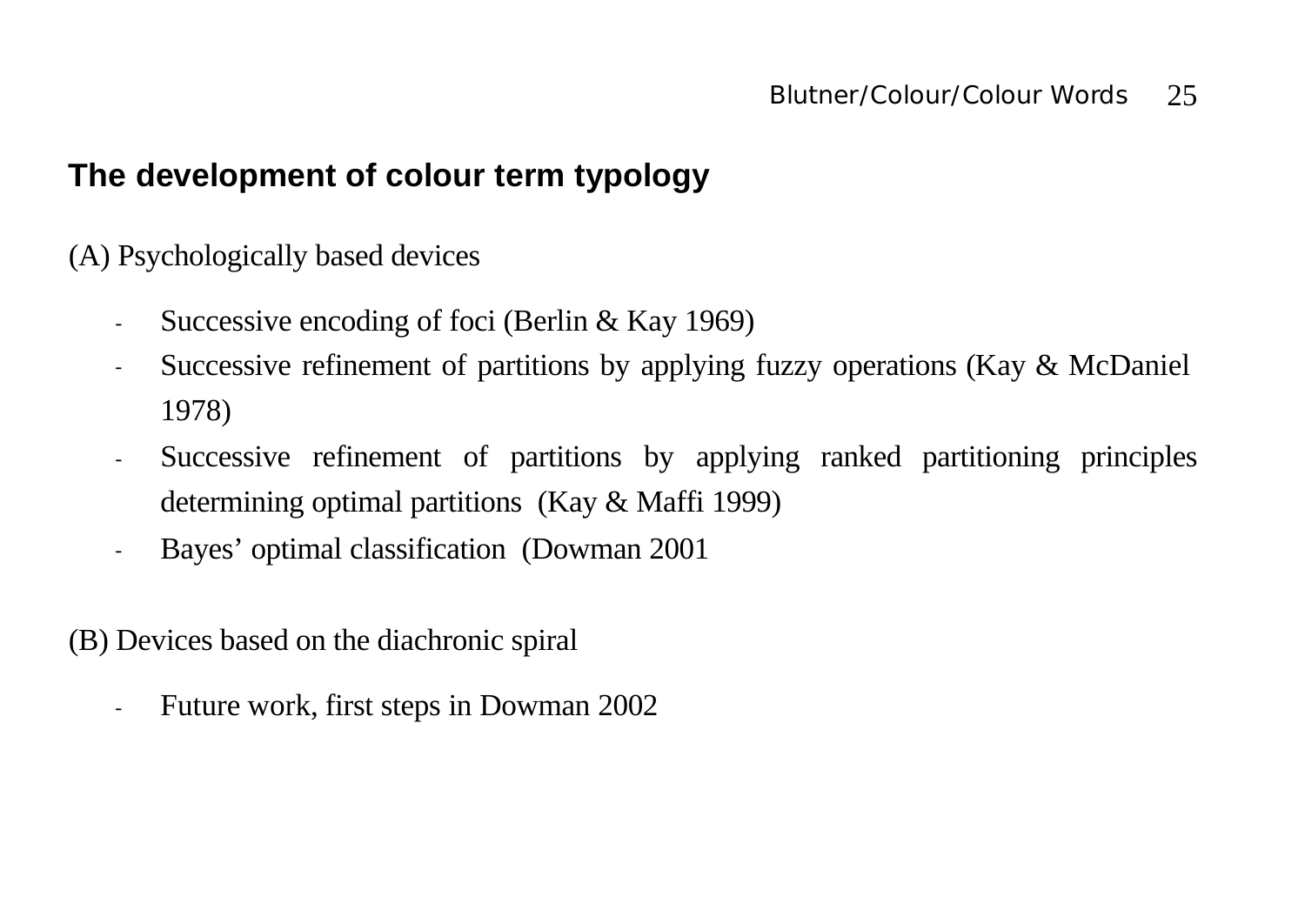## **Successive encoding of foci**

- v Stage I languages universally encode the *bright/dark* distinction.
- \* The chromatic opponent colour pairs are encoded at stages II-V beginning with *red* and ending with *blue*.
- v At the intermediate stage III and IV either *yellow* or *green* is encoded first



## v Problems

- Confusion between foci and categories
- The colour categories encoded in stage I are not achromatic but panchromatic
- No causal inference possible from neuropsychology to the sequence of encoding!